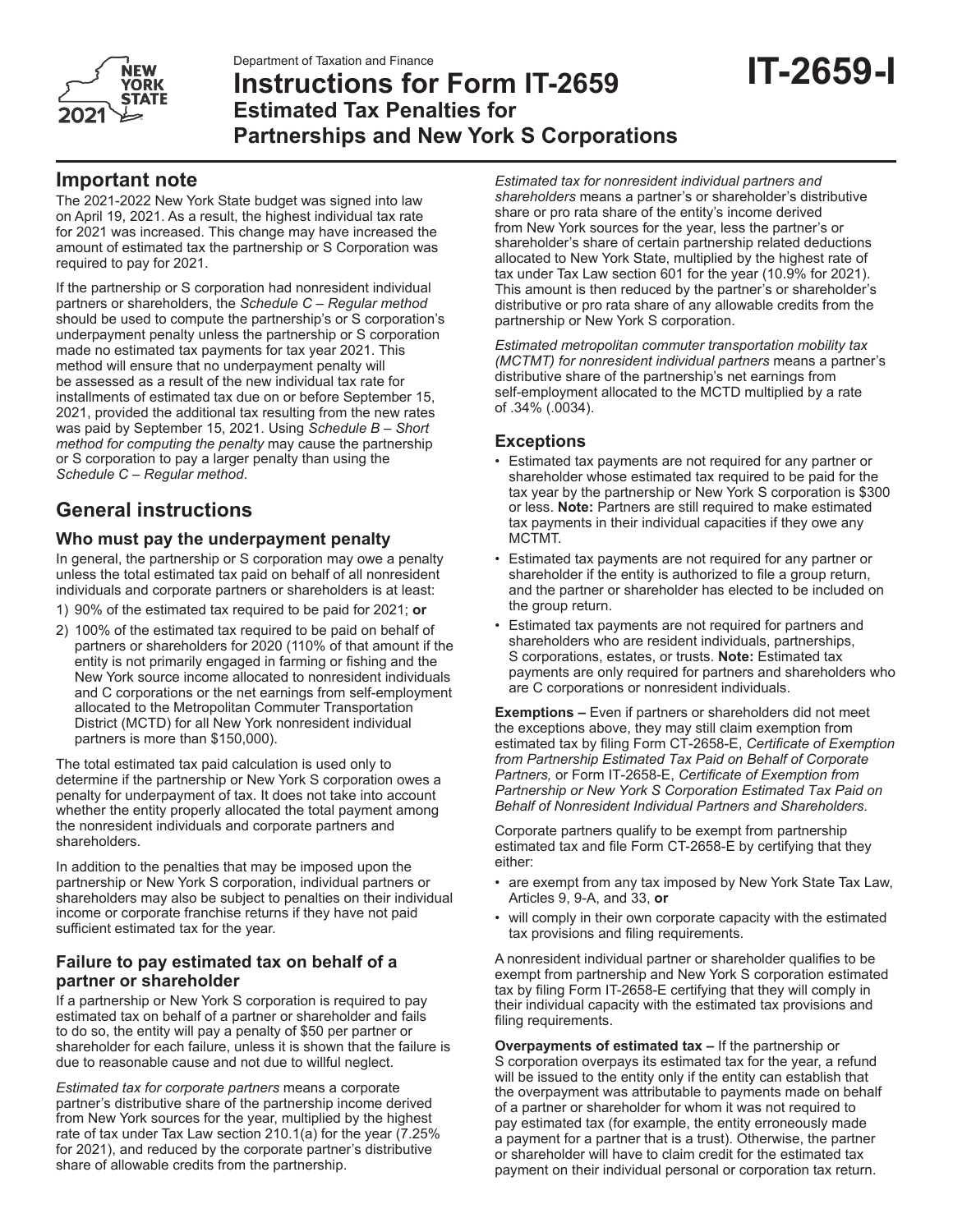#### **Page 2** of 5 **IT-2659-I** (2021)

**Penalty rates –** The penalty rates will be based upon the federal short-term interest rates, and will be adjusted quarterly. The federal short-term rate for the first month of the previous calendar quarter, rounded to the nearest whole percent, will be used to set the rates for the next succeeding calendar quarter.

The federal short-term rate that applies during the third month following the tax year will also apply during the first 15 days of the fourth month following the tax year.

The penalty rate will be the federal short-term rate plus five and one half percentage points but not less than 7.5%. The rates from April 15, 2021, through April 15, 2022, are as follows:

> April 15 to June 30, 2021 - 7.5% July 1 to September 30, 2021 - 7.5% October 1 to December 31, 2021 - 7.5% January 1 to April 15, 2022 - 7.5%

**Period of underpayment –** The penalty is applied to the number of days that the installment was not paid. Determine the period of the underpayment by counting the number of days after the due date of the installment to and including the date of payment, the last date in the penalty rate period, or the next installment due date, whichever is earliest.

### **Where to file**

Mail your Form IT-2659 to:

**NYS TAX DEPARTMENT - IT-2659 PO BOX 15179 ALBANY NY 12212-5179**

**Private delivery services –** If you are not submitting your form by U.S. Mail, see Publication 55, *Designated Private Delivery Services*, for the address and other information.

# **Specific instructions**

### **Entering whole dollar amounts**

When entering amounts on this form, enter whole dollar amounts only (zeros have been preprinted). Do not write in dollar signs or commas when making entries. Use the following rounding rules when entering your amounts; drop amounts below 50 cents and increase amounts from 50 to 99 cents to the next dollar. For example, \$1.39 becomes \$1 and \$2.50 becomes \$3.

### **Name, address, and employer identification number (EIN)**

Enter in the spaces at the top of the form the name and address of the partnership or New York S corporation and the employer identification number.

# **Type of entity**

Mark an *X* in the applicable box to indicate if the entity is a partnership or S corporation.

# **Schedule A – Computation of estimated tax underpayment**

Use Schedule A to see if the partnership or New York S corporation paid enough of its required annual estimated tax. If enough estimated tax was not paid, use Schedule B or Schedule C to compute the penalty.

Do not include any partners or shareholders who meet the exceptions or filed exemption certificates (see *Exceptions* and *Exemptions* on page 1).

All filers must complete lines 1 through 27.

#### **Line 2 and line 16**

The amounts to be entered on line 2 and line 16 include the total partners' or shareholders' shares of the federal partnership deductions for medical insurance, and contributions to IRA, Keogh, and plans allocated to New York. These deductions are allocated to New York in the same manner as the partnership or S corporation income is allocated to New York. Do not include any deductions that are required to be treated as itemized deductions on the partner's or shareholder's New York State income tax return. Also do not include the partner's federal deduction for one-half of the self-employment tax, since this deduction is not treated as a partnership deduction for federal income tax purposes.

**Line 27 –** If the sum of lines 17 and 22 is more than \$150,000, and the entity is not primarily engaged in farming or fishing, complete line 28 and continue with Schedule B. If the sum of lines 17 and 22 is \$150,000 or less, skip line 28 and continue with Schedule B.

# **Schedule B – Short method for computing the penalty**

If you paid four equal estimated tax installments on the due dates, or made no estimated tax payments for the 2021 tax year, complete lines 29 through 34 to compute the penalty due. Otherwise, you must use the regular method in Schedule C.

**Note:** If any payment was made earlier than the due date, you may use the short method, but using it may cause you to pay a larger penalty than the regular method. If the payment was only a few days early, the difference is likely to be small.

You **may not** use the short method if you made any estimated tax payments late.

**Line 30 –** Enter the total of estimated taxes paid.

**Line 33 –** If the underpayment on line 31 was paid before April 15, 2022, compute the number of days the payment was made before April 15, 2022, and enter it in the computation for line 33.

**Example:** *If the line 31 underpayment of \$2,050 was paid April 8, 2022, you would compute the amount for line 33 as follows: \$2,050 (amount on line 31) × 7 (number of days before April 15, 2022) × .00020 = \$2.87. Enter \$3 on line 33.*

# **Schedule C – Regular method**

#### **Part 1 – Computing the underpayment**

**Line 35 –** If the amount on line 27 (or, if applicable, line 28) is less than the amount on line 14, divide the amount on line 27 (or, if applicable, line 28) by four and enter the result on line 35, columns A through D.

*(continued)*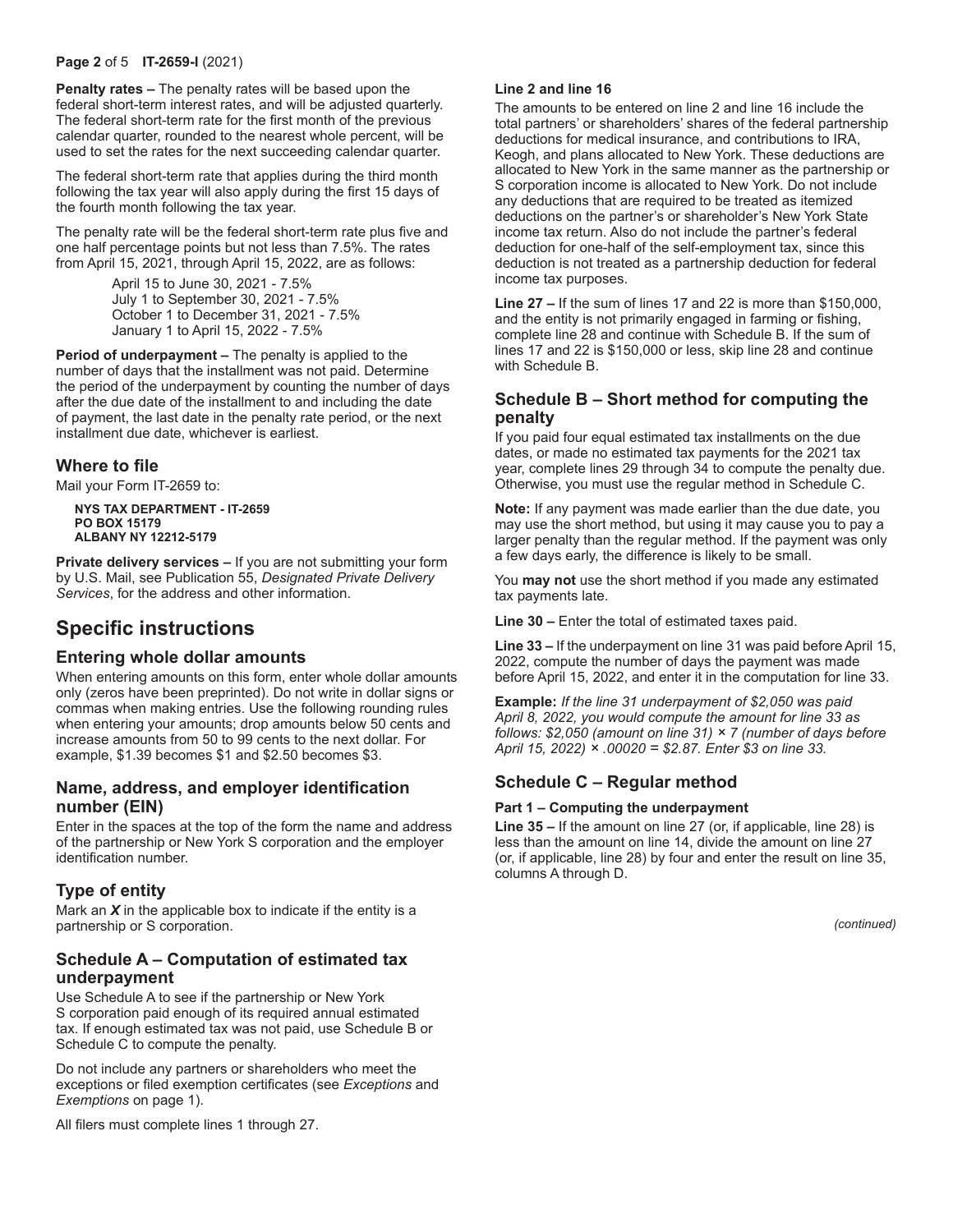If the amount on Line 14 is less than the amount on line 27 (or, if applicable, line 28), complete the line 35 amounts as follows:

| ———— Worksheet for columns A and B ——— |                                                                                     |  |  |
|----------------------------------------|-------------------------------------------------------------------------------------|--|--|
|                                        | 1 Enter the amount from Schedule A,                                                 |  |  |
|                                        |                                                                                     |  |  |
| 3                                      |                                                                                     |  |  |
|                                        | 4 Enter the amount from Schedule A.                                                 |  |  |
|                                        |                                                                                     |  |  |
| 6                                      |                                                                                     |  |  |
|                                        | 7 Enter the amount from Schedule A,                                                 |  |  |
|                                        |                                                                                     |  |  |
|                                        |                                                                                     |  |  |
| 9                                      | Enter the amount from Schedule A,                                                   |  |  |
|                                        |                                                                                     |  |  |
|                                        |                                                                                     |  |  |
| 11                                     |                                                                                     |  |  |
|                                        | 12 Multiply line 11 by 90% (.90); enter here and<br>on line 35, columns A and B 12. |  |  |

**Worksheet for column C**

| 1 Enter the amount from Schedule A, line 14  1.  |  |
|--------------------------------------------------|--|
|                                                  |  |
|                                                  |  |
| 4 Enter the amount from line 35, column A 4.     |  |
|                                                  |  |
| 6 Subtract line 5 from line 3; enter here and on |  |
|                                                  |  |

**Column D –** Compute the amount to enter in Column D by dividing the Schedule A, line 14 amount by four.

**Line 36 –** Enter the total estimated taxes paid for each period.

**Line 37 –** Enter any overpayment (or underpayment) from the prior payment period.

**Line 38 –** In column A, enter the amount from line 36. In the other columns, if line 37 is an overpayment, add lines 36 and 37.

If line 37 is an underpayment, subtract line 37 from line 36.

**Line 39 –** If line 35 is greater than line 38, subtract line 38 from line 35. The result is an underpayment that should also be entered on line 40 for the same payment due date and on line 37 for the next payment due date. If line 38 is greater than line 35, subtract line 35 from line 38. The result is an overpayment that should also be entered on line 37 for the next payment due date.

If line 38 is a negative amount, your total underpayment at line 39 is the installment due at line 35 plus the line 38 amount.

#### **Part 2 – Computing the penalty**

Compute the penalty by applying the applicable rate against each underpayment shown on line 40. The penalty is computed for the number of days that the underpayment remained unpaid or to the next payment due date, whichever is earlier.

The rates are established at various times through the year. During 2021 there was one rate in effect over four periods.

Lines 41 through 48 are used to compute the portion of the penalty attributable to different installment penalty periods. For example, lines 41 and 42 are used to compute the penalty for the first installment penalty period at 7.5%. The factor .01253 at line 41 is used to compute the penalty for the first installment

penalty period if payment is made on June 15. If payment is made before June 15, compute the factor using the number of days the underpayment remained unpaid for the first installment penalty period. Line 42 is used to compute the actual penalty amount by multiplying the underpayment by the factor.

Read the instructions and examples for lines 41 through 48 below and on page 4 before completing Schedule C, Part 2.

### **List your payments for 2021**

Before beginning to compute your penalty in Schedule C, Part 2, it will be helpful to organize and list the payments you made for 2021 in the manner presented in the tables below.

In each table list only the payments made during the dates shown in that table heading.

| Table 1 - Payments after                  |                                              |  |  |
|-------------------------------------------|----------------------------------------------|--|--|
| April 15, 2021, through June 15, 2021     |                                              |  |  |
| (a) Date                                  | (b) Payments                                 |  |  |
|                                           |                                              |  |  |
|                                           |                                              |  |  |
|                                           |                                              |  |  |
| <b>Table 2 - Payments after</b>           |                                              |  |  |
| June 15, 2021, through September 15, 2021 |                                              |  |  |
| (a) Date                                  | (b) Payments                                 |  |  |
|                                           |                                              |  |  |
|                                           |                                              |  |  |
|                                           |                                              |  |  |
| Table 3 - Payments after                  |                                              |  |  |
|                                           | September 15, 2021, through January 15, 2022 |  |  |
| (a) Date                                  | (b) Payments                                 |  |  |
|                                           |                                              |  |  |
|                                           |                                              |  |  |
|                                           |                                              |  |  |
| <b>Table 4 - Payments after</b>           |                                              |  |  |
|                                           | January 15, 2022, through April 15, 2022     |  |  |
| (a) Date                                  | (b) Payments                                 |  |  |
|                                           |                                              |  |  |
|                                           |                                              |  |  |
|                                           |                                              |  |  |

The following instructions will lead you through the procedures for computing the penalty in Schedule C, Part 2.

Complete only those lines from line 41 through line 48 for periods in which there are underpayments.

### **First installment penalty period – column A, lines 41 and 42**

**Line 41 –** Enter on line 41, column A, the factor .01253 if no payment was made before June 15, 2021. If any payment was made before June 15, 2021, compute the number of days from April 15, 2021, to the date the payment was made and divide by 365. Then multiply the result by the interest rate shown to compute the factor to enter on line 41.

**Line 42 –** Compute line 42 by multiplying the underpayment on line 40 by the factor on line 41.

**Example 1:** *Assume you had an underpayment on line 40, column A, of \$5,000 and that you had no payments listed in Table 1 above. Because the underpayment remained unpaid for the entire first installment penalty period (61 days), you would compute the penalty on the underpayment using the factor shown and enter .01253 on line 41. Multiplying your underpayment amount, \$5,000 by the factor .01253 equals \$62.65. You would enter \$63 on line 42.*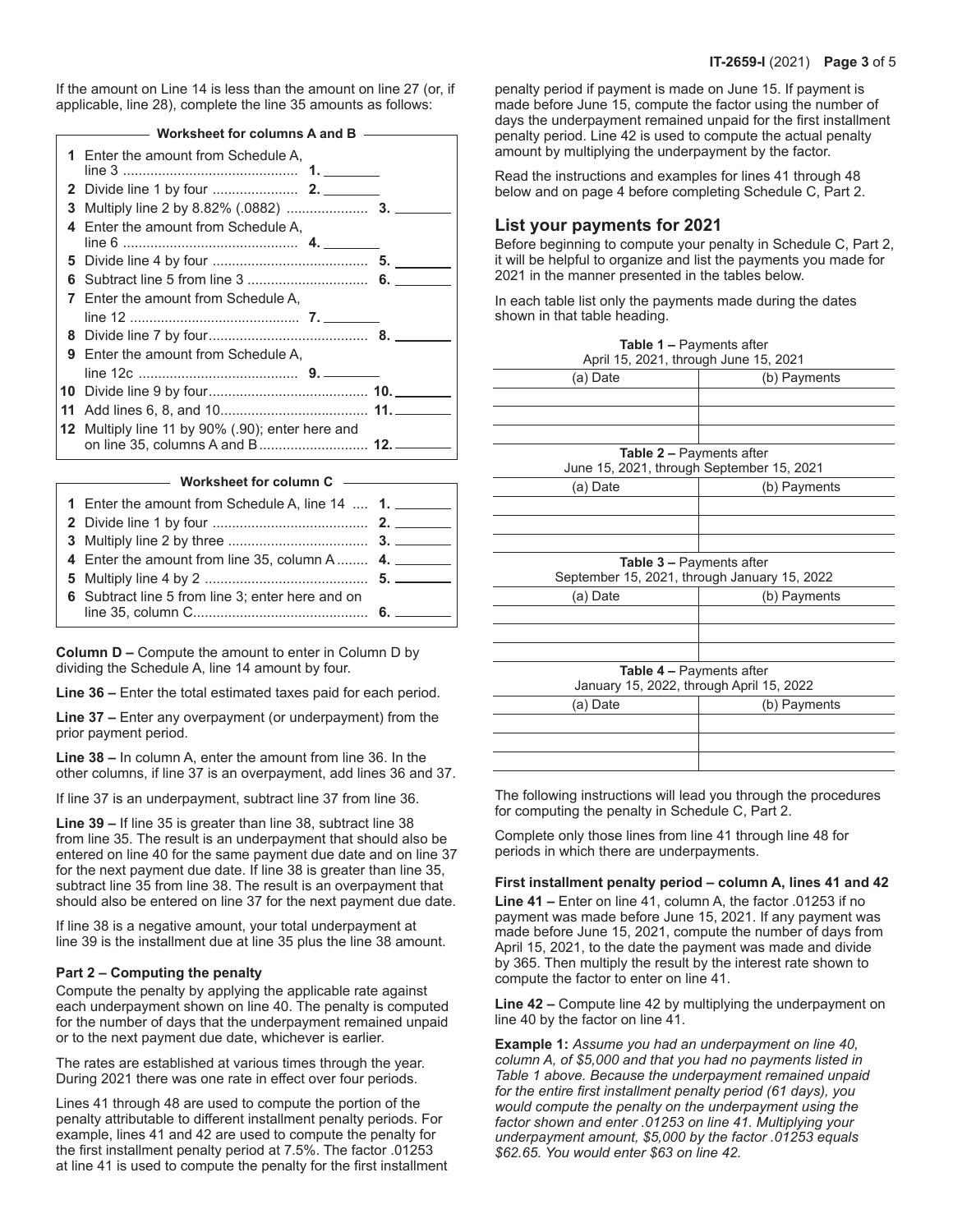#### **Page 4** of 5 **IT-2659-I** (2021)

**Note:** When dividing the number of days by 365 (or 366), carry the result to four decimal places but when computing the factor, carry the result to five decimal places and do not round off in either calculation.

#### **Example:** *85 ÷ 365 = .2328 × 7.5% = .01746*

**If there is a payment listed in Table 1,** on a separate sheet of paper apply the payment to the underpayment shown on line 40. The *underpayment* for the computation on line 42 will be the amount of the payment that you applied to the line 40 underpayment. If the payment is more than the underpayment, apply only an amount equal to the underpayment and use that amount for the line 42 computation.

**If there are no payments listed in Table 1,** the *underpayment* is the entire underpayment balance shown on line 40, column A, because the entire underpayment would have been unpaid for the whole installment penalty period.

**Example 2:** *Assume you had an underpayment on line 40, column A, of \$5,000 and that your first payment in Table 1 was made on May 6, 2021, in the amount of \$5,000. You would compute the penalty on the underpayment by computing the factor as follows: 21* ÷ *365 (21 is the number of days from 4/15 to 5/6) multiplied by 7.5% equals .00431. Enter .00431 on line 41. Multiplying your underpayment amount, \$5,000 by the factor .00431 equals \$21.55. You would enter \$22 on line 42.*

If there are additional payments listed in Table 1 and the first payment was not enough to reduce the underpayment to zero, you must make a separate computation for each payment listed until the underpayment is reduced to zero. If there is still an underpayment balance after applying all of the payments, you must compute the penalty on the balance of the underpayment in the same manner as explained in Example 3 below.

**Example 3:** *Assume you had an underpayment on line 40, column A, of \$5,000 and that your first payment in Table 1 was made on April 26, 2021, in the amount of \$3,000. Because the payment did not reduce the underpayment to zero, you would compute the penalty on the underpayment by computing the factors as follows: 11 ÷ 365 (11 is the number of days from 4/15 to 4/26) multiplied by 7.5% equals .00225. Enter .00225 on line 41; as there are no other payments listed in Table 1 you would have a second computation to compute the factor on the remaining underpayment of \$2,000 as follows: enter .01253 (factor for period 4/15 to 6/15) on line 41. Multiplying your first underpayment amount, \$3,000 by the factor .00225 equals \$6.75. Multiplying your second underpayment amount, \$2,000 by the factor .01253 equals \$25.06. You would enter \$32 (\$6.75 + \$25.06) on line 42.*

### **Columns B through D**

In columns B through D, compute the penalty on any underpayment shown on line 40. Compute the penalty for each period in the same manner as in column A.

### **Second installment penalty period – column B, lines 43 and 44**

**Line 43 –** Enter on line 43, column B, the factor .01890 if no payment was made before September 15, 2021. If any payment was made after June 15, 2021, but before September 15, 2021, compute the number of days from June 15, 2021, to the date the payment was made and divide by 365. Then multiply the result by the interest rate to compute the factor to enter on line 43.

**Line 44 –** Compute line 44 by multiplying the underpayment on line 40 by the factor on line 43.

### **Third installment penalty period – column C, lines 45 and 46**

**Line 45 –** Enter on line 45, column C, the factor .02506 if no payment was made before January 15, 2022. If any payment was made after September 15, 2021, but before January 15, 2022, compute the number of days from September 15, 2021, to the date the payment was made and divide by 365. Then multiply the result by the interest rate to compute the factor to enter on line 45.

**Line 46 –** Compute line 46 by multiplying the underpayment on line 40 by the factor on line 45.

### **Fourth installment penalty period – column D, lines 47 and 48**

**Line 47 –** Enter on line 47, column D, the factor .01848 if no payment was made before April 15, 2022. If any payment was made after January 15, 2022, but before April 15, 2022, compute the number of days from January 15, 2022, to the date the payment was made and divide by 365. Then multiply the result by the interest rate to compute the factor to enter on line 47.

**Line 48 –** Compute line 48 by multiplying the underpayment on line 40 by the factor on line 47.

### **Schedule D – Failure to pay estimated tax on behalf of partners or shareholders who are corporations or nonresident individuals**

Complete Schedule D for any partner or shareholder for whom you were required to pay estimated tax, but failed to do so. Attach additional sheets if necessary.

### **Line 52 – Total penalty**

Add the amounts from lines 49, 50, and 51 as applicable. Transfer the amount from line 52 to the *Payment enclosed* box on the front of Form IT-2659. Pay this amount, and make your check or money order payable in U.S. funds to *Commissioner of Taxation and Finance*.

### **Fee for payments returned by banks**

The law allows the Tax Department to charge a \$50 fee when a check, money order, or electronic payment is returned by a bank for nonpayment. However, if an electronic payment is returned as a result of an error by the bank or the department, the department won't charge the fee.

If your payment is returned, we will send a separate bill for \$50 for each return or other tax document associated with the returned payment.

# **Paid preparer's signature**

If you pay someone to prepare your form, the paid preparer must also sign it and fill in the other blanks in the paid preparer's area of your form. A person who prepares your form and does not charge you should not fill in the paid preparer's area.

**Paid preparer's responsibilities –** Under the law, all paid preparers must sign and complete the paid preparer section of the form. Paid preparers may be subject to civil and/or criminal sanctions if they fail to complete this section in full.

When completing this section, enter your New York tax preparer registration identification number (NYTPRIN) if you are required to have one. If you are not required to have a NYTPRIN, enter in the *NYTPRIN excl. code* box one of the specified 2-digit codes listed below that indicates why you are exempt from the registration requirement. You **must** enter a NYTPRIN **or** an exclusion code. Also, you must enter your federal preparer tax identification number (PTIN) if you have one; if not, you must enter your Social Security number.